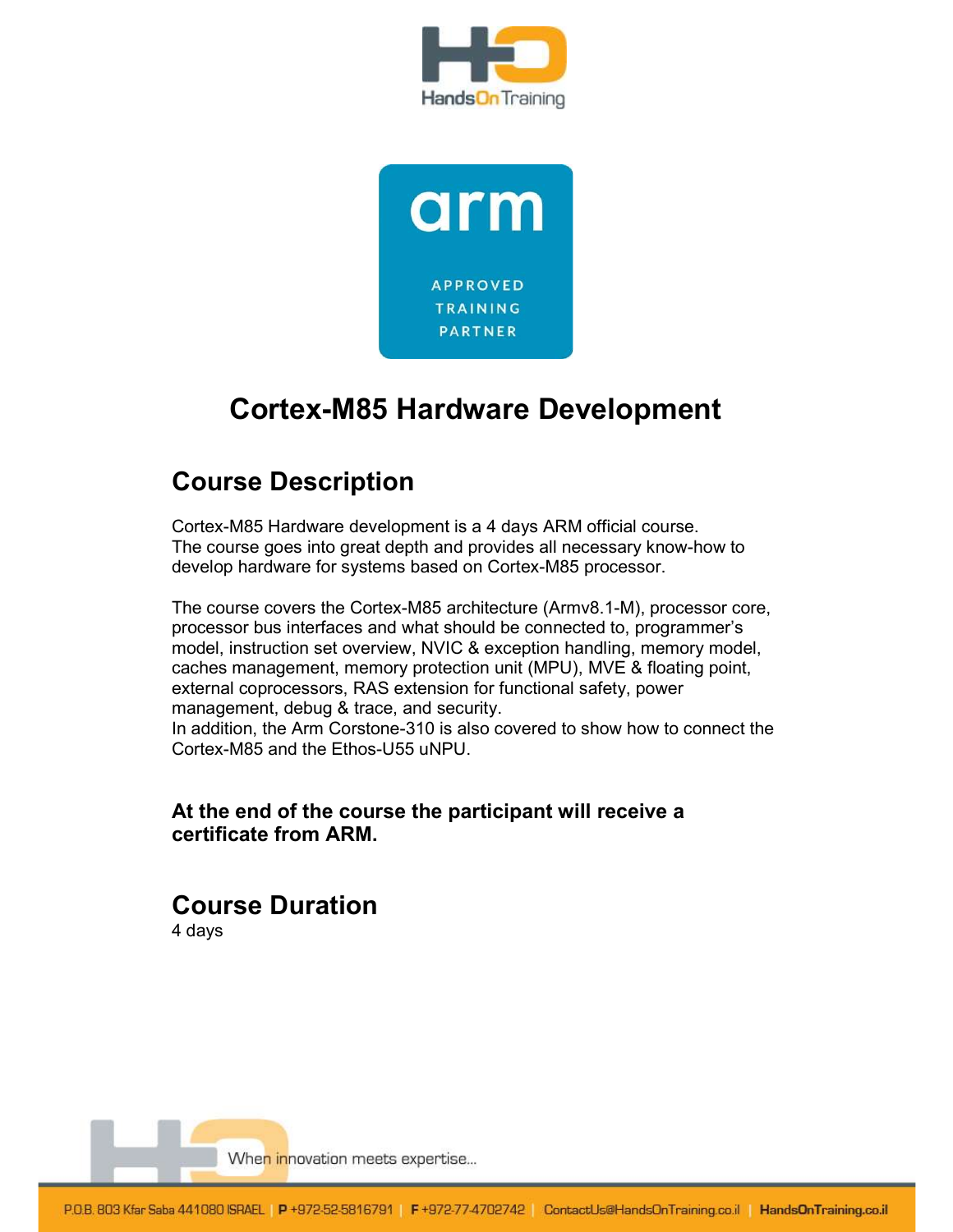

#### Goals

- 1. Become familiar with ARMv8.1-M architecture
- 2. Become familiar with Cortex-M85 architecture
- 3. Become familiar with ARMv8.1-M instruction set
- 4. Be able to handle interrupts and various exceptions with NVIC, IWIC, and EWIC
- 5. Be able to configure and use the MPU
- 6. Understand the memory model in v8.1-M architecture
- 7. Manage caches
- 8. Add an external coprocessors to accelerate performance
- 9. Be able to connect debug components to your SoC
- 10. Become familiar with DSP and FP instructions
- 11. Efficiently partition your Core into separate power domains with Q and P channels
- 12. Design a secured system with TrustZone for ARMv8-M
- 13. Use the MVE engine to enhance performance with vectorization
- 14. Connect Ethos-U55 uNPU

#### Target Audience

Hardware engineers that would like developing SoC based on Cortex-M85 microcontroller.

#### **Prerequisites**

- Computer architecture background
- Verilog
- Experience in developing embedded systems

#### Course Material

- ARM official course book
- Labs handbook

Whe<mark>n in</mark>novation meets expertise...